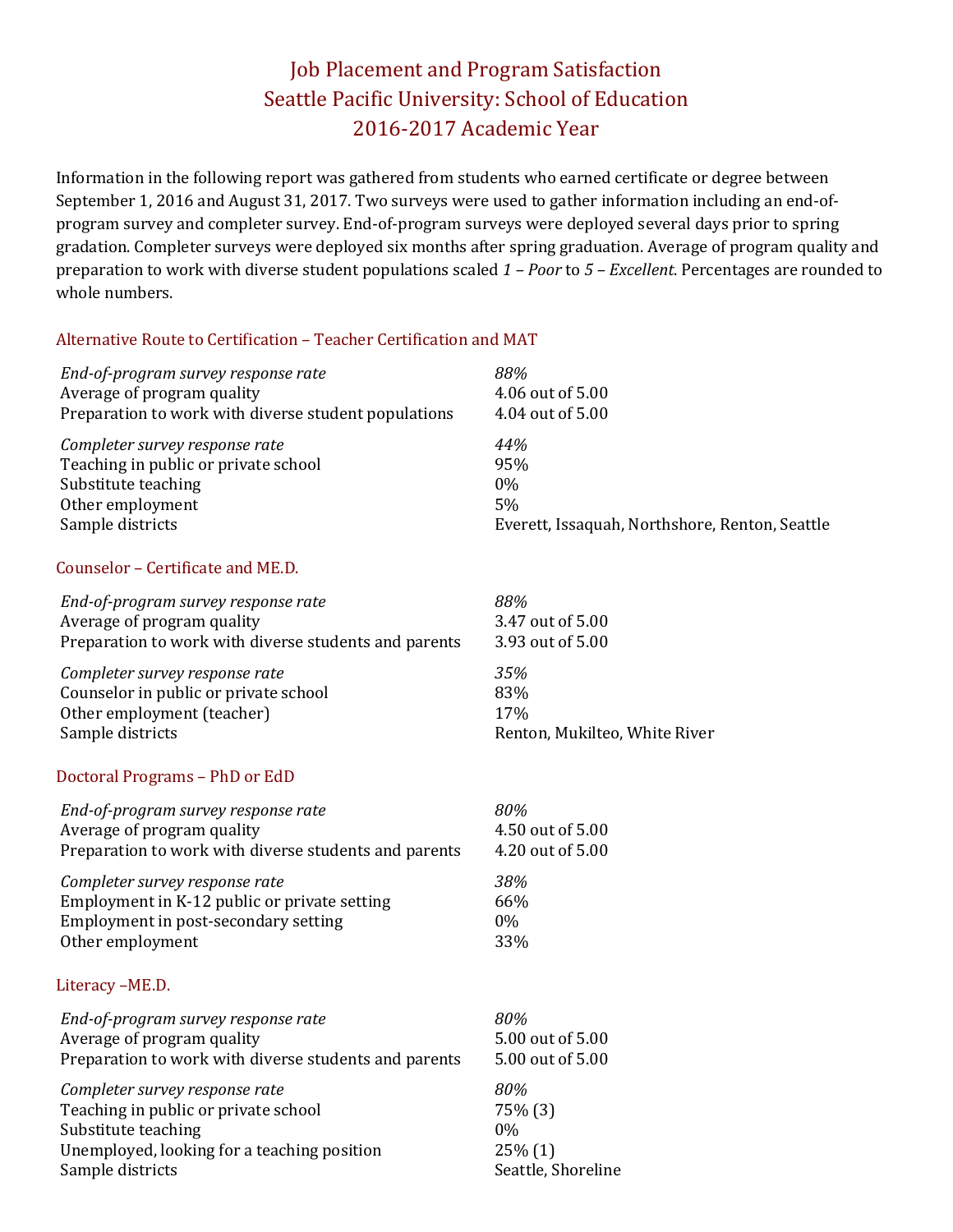## Master of Arts in Teaching – Teacher Certification and MAT

| End-of-program survey response rate                  | 100%                                             |
|------------------------------------------------------|--------------------------------------------------|
| Average of program quality                           | 4.10 out of 5.00                                 |
| Preparation to work with diverse student populations | 3.83 out of 5.00                                 |
| Completer survey response rate                       | 74%                                              |
| Teaching in public or private school                 | 70%                                              |
| Substitute teaching                                  | $5\%$                                            |
| Other employment                                     | 25%                                              |
| Sample districts                                     | Bellevue, Clover Park, Edmonds, Issaquah, Tahoma |

### Master in Teaching Math and Science – Teacher Certification and MTMS

| End-of-program survey response rate<br>Average of program quality<br>Preparation to work with diverse student populations | 75%<br>4.07 out of 5.00<br>3.60 out of 5.00        |
|---------------------------------------------------------------------------------------------------------------------------|----------------------------------------------------|
| Completer survey response rate                                                                                            | 81%                                                |
| Teaching in public or private school                                                                                      | 92%                                                |
| Substitute teaching                                                                                                       | $0\%$                                              |
| Other employment                                                                                                          | 8%                                                 |
| Sample districts                                                                                                          | Issaquah, Lake Washington, Monroe, Renton, Seattle |

#### Principal or Program Administrator– Certificate and ME.D.

| End-of-program survey response rate                                                                                                     | 87%                                                                                                                 |
|-----------------------------------------------------------------------------------------------------------------------------------------|---------------------------------------------------------------------------------------------------------------------|
| Preparation as a result of coursework                                                                                                   | 4.56 out of 5.00                                                                                                    |
| Preparation as a result of internship experiences                                                                                       | 4.59 out of 5.00                                                                                                    |
| Completer survey response rate<br>Administrator in public or private school<br>Teacher<br>TOSA, school psychologist<br>Sample districts | <b>54%</b><br><b>70%</b><br>20%<br>10\%<br>Arlington, Bellevue, Edmonds, Everett, Federal Way,<br>Issaquah, Olympia |

## School Executive Leadership – Certificate

| End-of-program survey response rate<br>Courses and course sequence<br>Field Experience/Internship | 100%<br>4.40 out of 5.00<br>4.40 out of 5.00                                   |
|---------------------------------------------------------------------------------------------------|--------------------------------------------------------------------------------|
| Completer survey response rate                                                                    | 60%                                                                            |
| Central office administrator in public school                                                     | 100%                                                                           |
| Principal                                                                                         | $0\%$                                                                          |
| Other employment                                                                                  | $0\%$                                                                          |
| Sample districts                                                                                  | Low n; all responders reported being employed in WA<br>public school districts |

## Teacher Leadership – ME.D.

*End-of-program survey response rate 75%* Average of program quality  $4.33$  out of 5.00 Facilitate understanding of culture and diversity 4.17 out of 5.00

*Completer survey response rate 56%* Teaching in public or private school 100% Substitute teaching 0% Other employment 0% Sample districts **Contains a Separate Service Contains Contains Contains Contains Contains Contains Contains Contains Contains Contains Contains Contains Contains Contains Contains Contains Contains Contains Contains Conta**